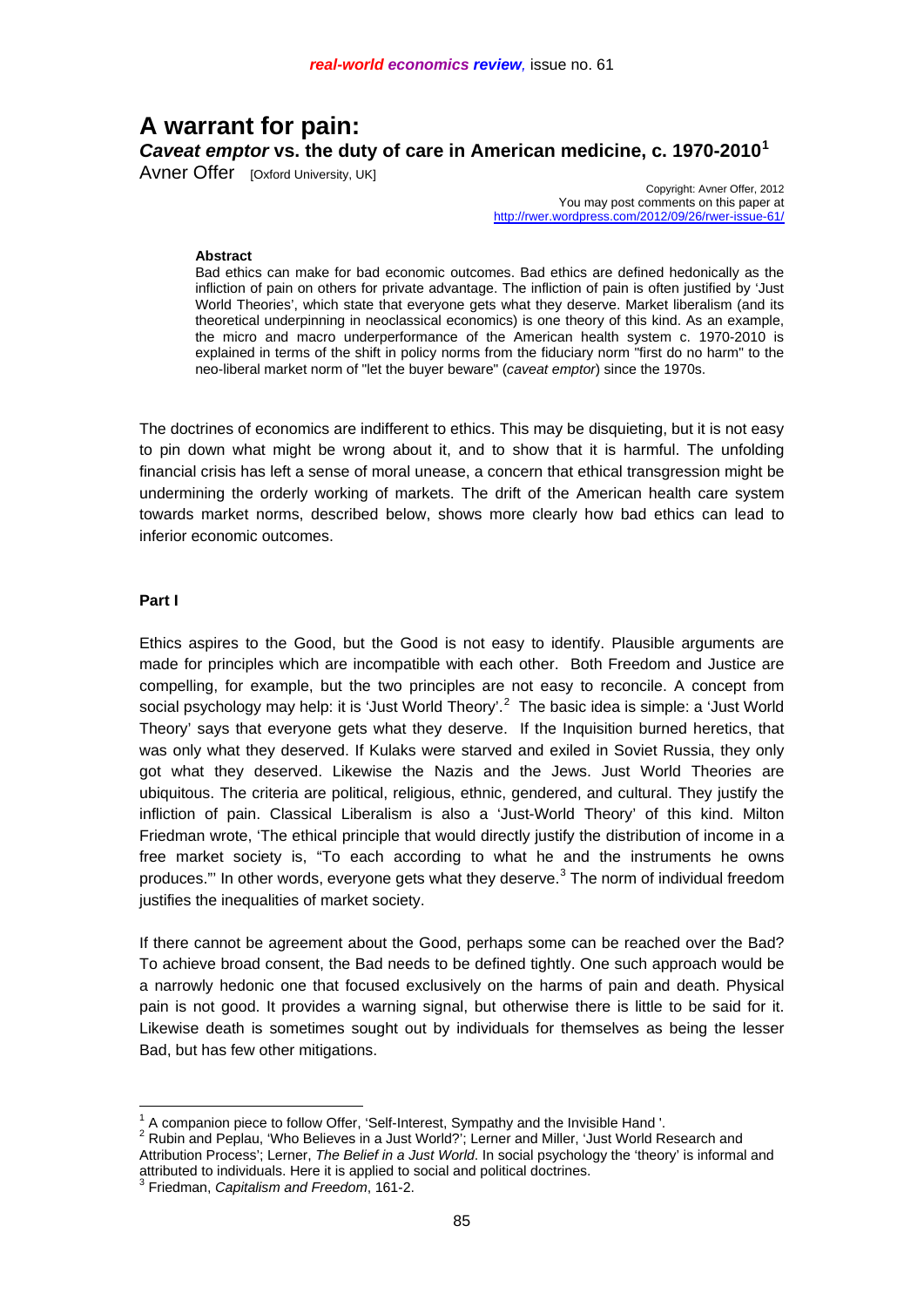I propose an ethical criterion of 'Warranted Pain'. The criterion is: 'No infliction of unwarranted pain or death'. Who would wish to argue the opposite? The infliction of pain or even death is not forbidden by this criterion, but it requires a satisfactory warrant. Pain or death need to be justified. That focuses the argument onto the quality of the warrant. What benefits can justify the infliction of pain or death? How much good can it deliver, and to whom? The principle is not absolute: but it narrows the scope for disagreement. And once the warrant is on the table, we can reach for our ethical intuitions.

For example for the purpose of cost-benefit analysis of regulation, a life is evaluated at about \$6 million. This figure is normally arrived at by capitalising the premium required for risky occupations, where the risks are known. If the cost of a protective measure is more than \$6 million per life saved, then it will not be implemented. This may be a warrant for somebody's death. But is it a good warrant? To begin with, it assumes identical risk preferences, but the vast majority of workers actually turn down the deals on which this figure is based. Those who accept them are likely to be atypical, both in their appetite for risk, and their economic circumstances. So their lives may be undervalued. The second point is that this figure is not the value of a particular life, but a costing of the risk. It would be the aggregate of 6 million people paying a dollar each to avoid a 1/6-millionth chance of death. People are paid a premium to take on a risk, not to die. A single, particular life is unpriceable. You cannot pay somebody \$6 million dollars for permission to kill them. Furthermore, in a market economy, those who take on the risk, rarely get the benefits. If the repeal of a costly regulation benefits 'the economy', those exposed to the risk are worse off, and those who were previously regulated are better off. Not society 'as a whole'.

The corporate demand for relief from regulation increases death and injury for workers.<sup>[4](#page-1-0)</sup> How much pain and death does laissez-faire warrant? And the gain goes to whom? Instead of the supposed value of market and individual freedoms, we can focus on more precise metrics: does privatisation actually increase productivity, who stands to benefit, and can the gain for shareholders and managers justify disease and death for consumers and workers? If the price of competition is inequality, are the benefits worth an expanding gap in life expectation, even if on average, all classes benefit? Or if more gain at the bottom could be had for less at the top? And what if only a few benefit? And if productivity does not actually increase?

There is no simple algorithm for such questions, so this is the point where ethical intuitions can enter. Agreement may still be elusive, but the issues and metrics provide a sharper focus, and show how to make and defend an ethical judgement. In policy, the criterion of warranted pain implies that a bad ethical call has a cost in the currencies of pain and death. And if economic output is all you care for, then pain and death, even of others (as we shall see), can diminish productivity and welfare. The criterion appears to be narrow, but it can do a lot with a little, not only in ethics, but also in policy.

In science, the test of a theory is what grounds it gives for belief ('justification'). A rough and ready test is how well the model fits with experienced reality. When used to derive policy, an economic model not only describes the world, but aspires to change it. For example, the market-liberal model of 'rational expectations' implies that benign government interventions will be anticipated and thwarted, and are therefore futile. If the model is wrong however, then a policy of non-intervention can well be harmful. In policy, if the model is bad, then reality has to be forcibly aligned with it by means of coercion. How much coercion is actually used provides a rough measure of a model's validity.

<span id="page-1-0"></span><sup>4</sup> Tombs and Whyte, *Regulatory Surrender: Death, Injury and the Non-enforcement of Law*.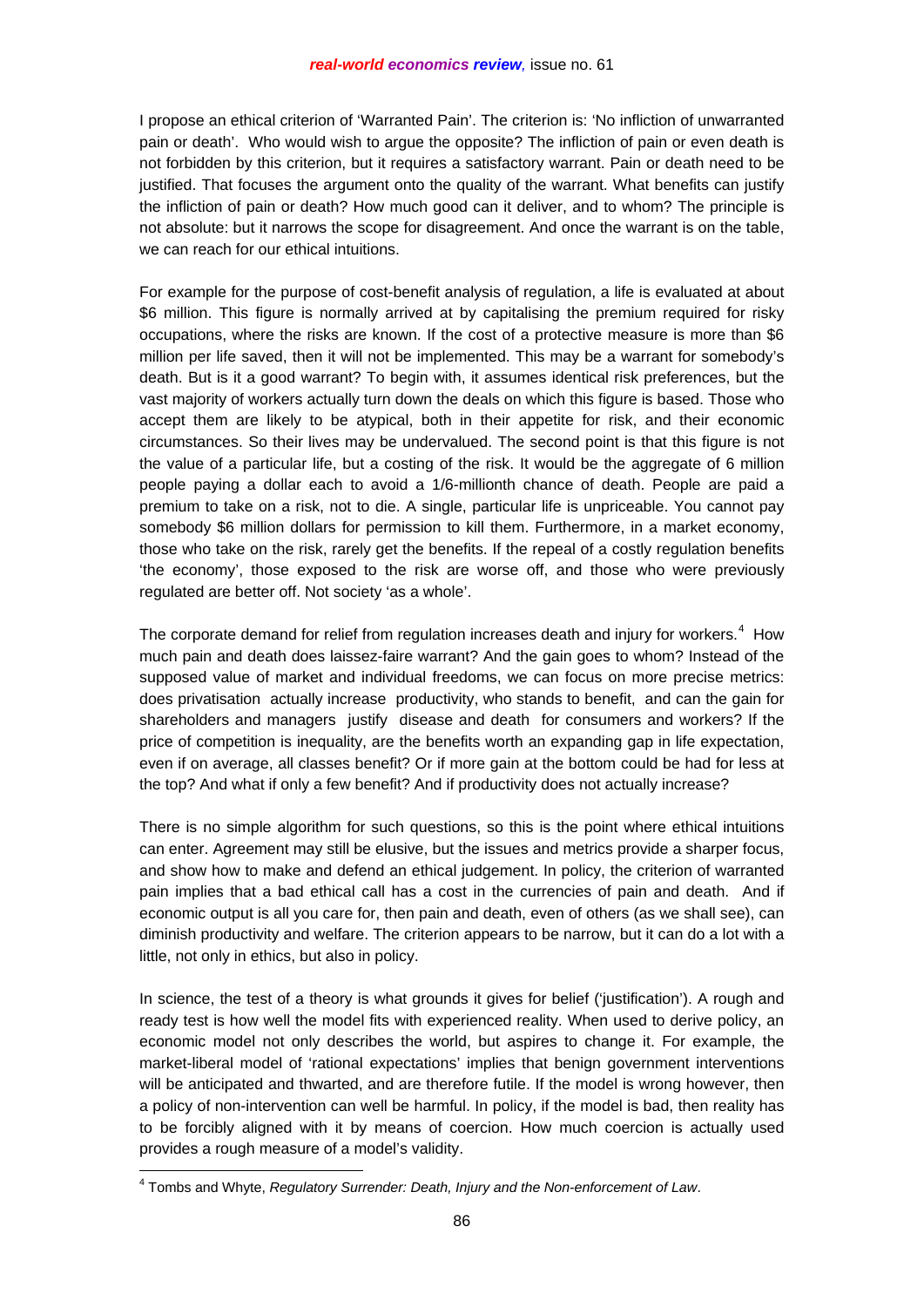Coercion is a feature of societies that rest on strong Just World doctrines. Such societies have resorted to witch-hunts, secret police, concentration camps and worse. Classical liberalism and its offspring, neo-classical economics, are also such Just World Theories. They accept as legitimate any existing endowments and property rights, and they endorse the market distribution of final rewards. Market-liberal societies make Just-World claims, and also inflict a great deal of coercion, pain, and death. The United States is the most market-oriented of affluent societies, and also leads the developed world, and much of the rest, in the size and severity of its penal system. It continues to inflict the death penalty. It denies secure healthcare to one-sixth of its population, and tolerates hundreds of millions of firearms in private possession. It has troops all over the globe, and uses them readily. It leads the developed world in the proportion of supervisory and coercive 'guard labour'.<sup>[5](#page-2-0)</sup> More than a million people have been killed by guns in the United States since 1968, and more than two million were in prison at any one time during the last decade. How much pain is warranted has been discussed literally with regard to the torture of terrorist suspects, in both the USA and apparently in the UK, and some of it has been found to be acceptable. $<sup>6</sup>$  $<sup>6</sup>$  $<sup>6</sup>$  All this without</sup> considering pervasive incidence of poverty, hunger, illness, and early death arising at the lower end of society as a consequence of labour market inequalities and social neglect. Lower income people even suffer pain more frequently than those of higher income.<sup>[7](#page-2-2)</sup> These costs can be measured against the tangible and intangible benefits of 'economic freedom', such as they are, and such as it is.

#### **Part II**

The abstractions of ethics come to life in the recent record of health care in the United States. Some ill-health is unavoidable. It exposes everyone to suffering and ultimately to death. Illhealth is a state of dependence on the knowledge and goodwill of others. The entitlements of patients are affected by an enduring tension, between two principles which are as old as economics, on the one side, the individualist principle of 'me-first', on the other the social norm of looking after those who cannot fend for themselves.<sup>[8](#page-2-3)</sup> If the baker serves up stale bread, we may be able to go elsewhere. But the patient cannot be sure how well he is being treated. His suffering is an urgent matter, while for the doctor, however compassionate, it is all in a day's work. The nurse and the doctor have vital knowledge which is too extensive to convey to the patient. When it comes to payment, the patient's predicament means that doctors can drive a hard bargain. Even a patient who is robustly self-centred himself, does not like to think that those who treat him are in it only for themselves. Nor would any healer wish to convey that impression. But the patient cannot rely entirely on compassion. He hopes that the doctor is also mentally disciplined and morally robust, that she has a sense of duty to the patient and to scientific truth, that she was licensed by impartial assessors, and that the knowledge she uses has been validated by disinterested experts.<sup>[9](#page-2-4)</sup>

In his *Theory of Moral Sentiments* Adam Smith's describes the mechanism of ethical validation. The 'impartial spectator' (an inner voice of conscience) is driven by the desire for social approbation, to 'do the right thing'.<sup>[10](#page-2-5)</sup> Even if the doctor cares but little for any particular patient, we trust that she is disciplined by the judgement of her peers. The norm of impartial

<span id="page-2-2"></span><span id="page-2-1"></span>

<span id="page-2-0"></span><sup>&</sup>lt;sup>5</sup> Bowles and Jayadev, 'The Enforcement-Equality Trade-Off'.<br>
<sup>6</sup> Cole, 'They did Authorize Torture, but...'<br>
<sup>7</sup> Krueger and Stone, 'Assessment of Pain'; Stone et al., 'The Socioeconomic Gradient'.

<span id="page-2-3"></span><sup>&</sup>lt;sup>8</sup> Offer, 'Self-interest, Sympathy and the Invisible Hand'; Force, Self Interest before Adam Smith.<br><sup>9</sup> The doctor is female and the patient male for clarity of exposition.<br><sup>10</sup> Offer, 'Self-interest, Sympathy and the Inv

<span id="page-2-4"></span>

<span id="page-2-5"></span>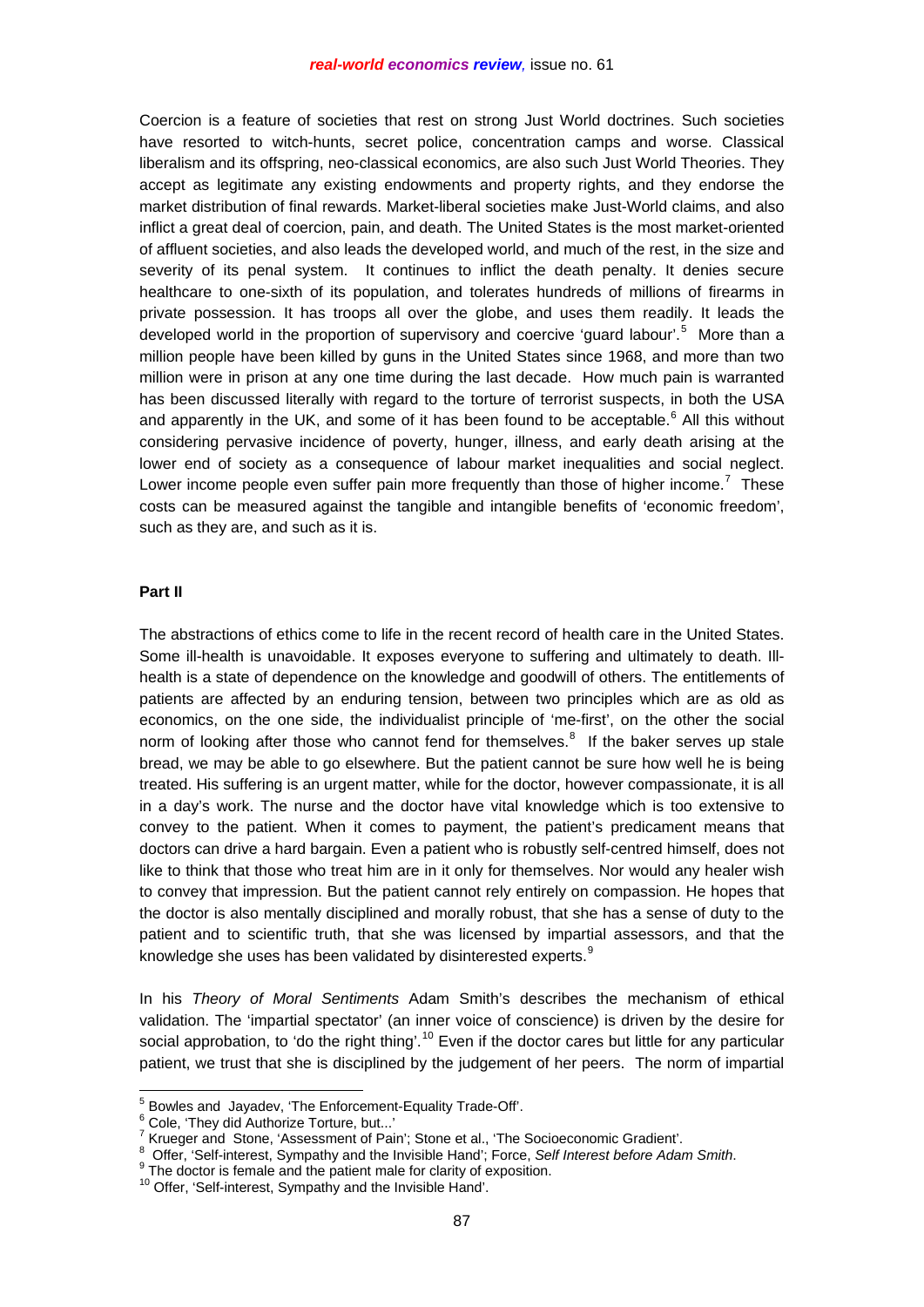sympathy is codified as a fiduciary duty, a duty of care, whose first principle is 'do no harm'. Obligations are spelled out in professional codes of practice, backed by the sanction of exclusion, and enforced by the state. These codes can be taken to formalise the norms that the impartial spectator would have us internalise. They restrict the room for discretion, and commit practitioners to the client's interest.<sup>[11](#page-3-0)</sup>

The ethical code of practice binds the profession to refrain from abusing power. The commitment to do no harm has made it easier for society to grant a monopoly of medical practice to certified doctors.<sup>12</sup> Another token of this deal is tax-exempt status for medical schools and teaching hospitals. In return for this power, the healing professions used to promise, implicitly, not to abuse it: 'The organizational culture of medicine used to be dominated by the ideal of professionalism and voluntarism, which softened the underlying acquisitive activity.<sup>[13](#page-3-2)</sup> The deal with the state assumes that both sides are acting in good faith. The provider takes responsibility for the treatment and for its consequences.

Market liberals do not believe in the good faith of either doctors or the state. Their solution to the problem of unequal power is to 'let the buyer beware' (*caveat emptor*). The duty of care is laid on the patient, with little regard for his ignorance of the relevant information. The standard assumption in market liberalism is that people are well-informed, and they are at fault if they are not (in the extreme Chicago version, they know everything at no cost). The vendor has a duty only to himself. It is the credo of the strong. As for the others, let the buyer beware.

American anti-trust legislation began in the late 19th century in order to bring more fairness into market competition, as an aspect of the broader Progressive movement. But market advocates after the Second World War (a different group, and hostile to the historical Progressives) cared little about monopoly.<sup>[14](#page-3-3)</sup> Chicago economists are averse to anti-trust.<sup>[15](#page-3-4)</sup> As a rule, however, their partiality to market power does not extend to workers.<sup>[16](#page-3-5)</sup> The Chicago argument is that corporate monopolies, unlike unions, can be challenged by new entrants. The licensing monopoly of the medical profession has also attracted the ire of Chicago. Milton Friedman advocated free entry into medical practice, with the onus of diligence transferred to the patients.<sup>[17](#page-3-6)</sup> These views gained currency with the rise of market liberal influence during the 1970s. In *Goldfarb* vs. *Virginia State Bar* (1975), the United States Supreme Court handed down a judgment that the ethical codes of professional associations were not immune to antitrust. The case concerned the legal profession, but doctors embraced it too, and their associations accordingly relaxed the anti-competitive elements in their codes.<sup>[18](#page-3-7)</sup> Fees were quick to follow: American doctors are the best paid in the world by far.<sup>[19](#page-3-8)</sup> Competition was not enhanced: the medical professions continued to control education, certification, standards, and numbers. But the duty of care was relaxed. Pricing power was given to impersonal commercial entities, insurance companies that only acted, as Friedman has advocated, in their own interest. In a market where prices are set by corporations, there is little room for

<span id="page-3-2"></span>

<span id="page-3-4"></span><span id="page-3-3"></span>

<span id="page-3-1"></span><span id="page-3-0"></span><sup>&</sup>lt;sup>11</sup> Rayner, 'Integrity in Surgical Life'.<br><sup>12</sup> Arrow, 'Uncertainty and the Welfare Economics of Medical Care'.<br><sup>13</sup> Starr, *Social Transformation of American Medicine*, 448.<br><sup>14</sup> Van Horn, 'Reinventing Monopoly and the R and Economists on Antitrust'. Henry Simons was the last major Chicago economist to advocate antitrust.<br><sup>16</sup> Friedman, *Capitalism and Freedom*, ch. 8.

<span id="page-3-7"></span><span id="page-3-6"></span><span id="page-3-5"></span><sup>16</sup> Friedman, *Capitalism and Freedom*, ch. 8. 17 Friedman, *Capitalism and Freedom*, ch. 9. <sup>18</sup> Relman, 'What Market Values Are Doing to Medicine'; Relman, *A Second Opinion: Rescuing America's Health Care*, ch. 1.<br><sup>19</sup> Laugesen and Glied, 'Higher Fees Paid to US Physicians Drive Higher Spending for Physician

<span id="page-3-8"></span>Services'.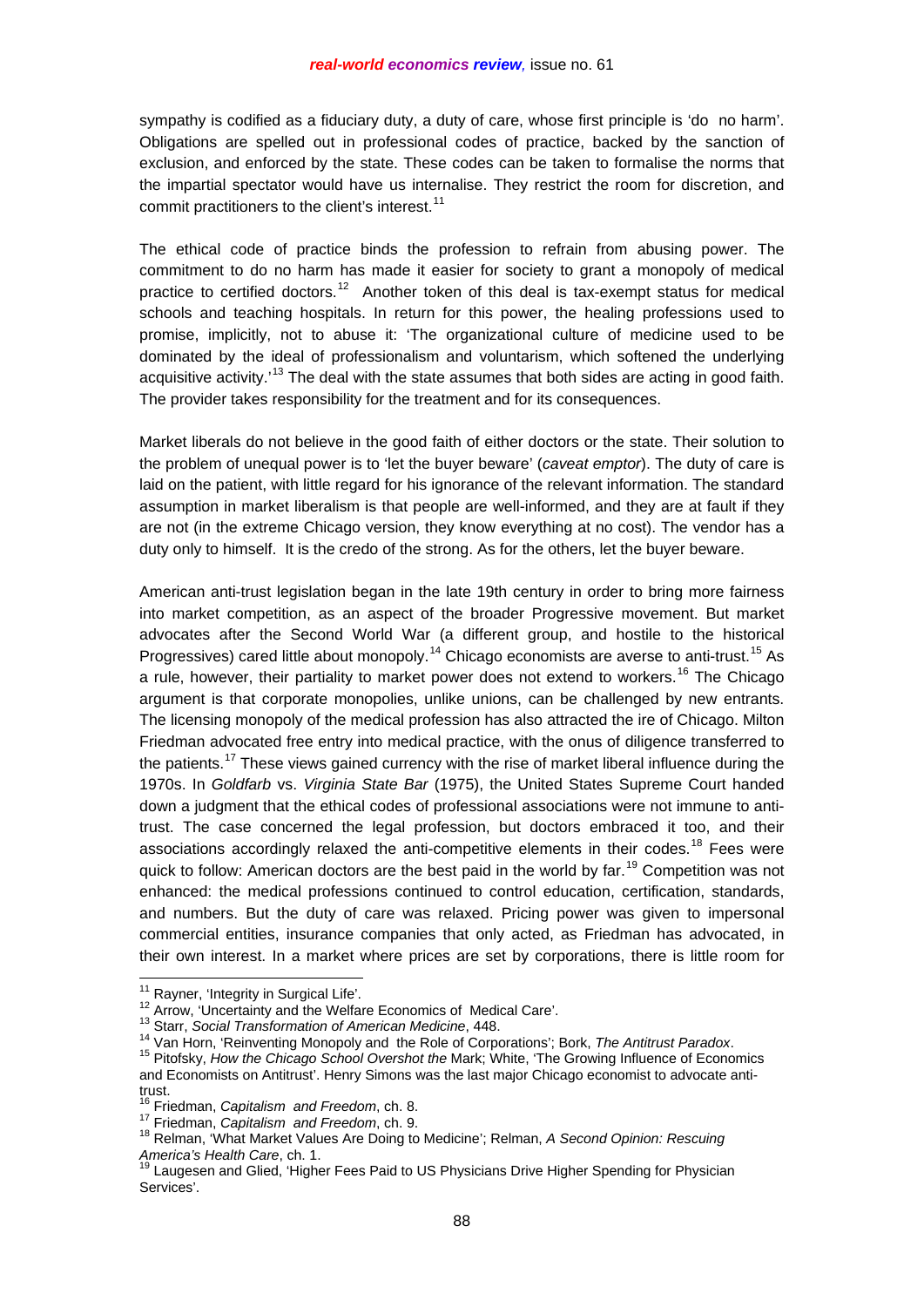obligation or a duty of care. At the point of contact with the patient, however, the unpriceability of human life kicks in, but provides an incentive for indulgent and sometimes futile overtreatment.<sup>[20](#page-4-0)</sup> Doctors and hospitals had financial incentives to treat expansively with little regard for cost. The insurance company's incentive was to maximise net revenue. Unlike the doctors, however, insurance providers retained their immunity from anti-trust, and many of them came to dominate their territories. $^{21}$  $^{21}$  $^{21}$  In consequence, healthcare providers increasingly charged as much as the patient could bear, and often more than that.

### **Part III**

Increasingly, knowledge in healthcare is embodied in drugs and other medical technology. Doctors have to take drug value on trust, but the vendors have no other duty than to maximise their profits. Drug making is among the most profitable industries in the United States. By the end of the 1990s the ten Fortune 500 drug companies had profits about four times as high as the median corporation, and between 2006 and 2009 the industry was typically the second or third most profitable one in the USA, with profits at between 16 and 19 percent of revenues.<sup>22</sup> This was not the work of the invisible hand, but of monopoly patents. Drug prices are much higher in the United States, with its policy norm of 'free markets', than in the variously socialised medical systems of other countries. When the United States Senate created a Medicare drug benefit for seniors, it specified that the government would not use its buying power to negotiate prices. Such was the political heft of Big Pharma. In the recent Congressional debates on healthcare in the United States, the statements of more than a dozen lawmakers were ghost written, in whole or in part, by lobbyists working for Genentech, a large biotechnology company. One statement was prepared for Democrats and another for Republicans. The company, a subsidiary of the Swiss company Roche, estimated that forty-two house members used some of its talking points. Several different statements in the *Congressional Record* matched each other word for word. The boilerplate that appears in the *Congressional Record* even included some conversational touches, as if actually delivered on the congressional floor. A lobbyist close to the company said 'this happens all the time. There's nothing nefarious about it.' <sup>23</sup> One Senator, who has acted successfully to protect health-additive companies from scrutiny of general health claims (of the sort made by patent medicines) has been richly rewarded with financial contributions. <sup>24</sup>

In the United States, drug companies deploy consumer advertising to nudge patients into asking for particular drugs, and also perhaps to reassure the doctors.<sup>25</sup> But this reassurance is often misplaced. A top medical journal editor has written, "'Caveat emptor' may be a reasonable approach for many consumer products, but not for prescription drugs"<sup>26</sup> Expensive prescription drugs are often little or no better than generic ones, or than over-thecounter remedies. The rheumatism painkiller Vioxx had few clear advantages over aspirin, but made profits for its producer Merck. Evidence began to emerge that it raised the risk of stroke

<span id="page-4-1"></span><span id="page-4-0"></span><sup>&</sup>lt;sup>20</sup> Gawande, 'Letting Go'.<br><sup>21</sup> American Medical Association, *Competition in Health Insurance*.<br><sup>22</sup> Public Citizen's Congress Watch, *2002 Drug Industry Profits*, fig. 5; CNN Money and *Fortune*,

Fortune 500, 'Top Industries: Most Profitable', 2006-2009. It was fifth in 2006.<br><sup>23</sup> Pear, 'In House, Many Spoke With One Voice: Lobbyists'.<br><sup>24</sup> Lipton, 'Support Is Mutual for Senator and Makers of Supplements'.<br><sup>25</sup> Hig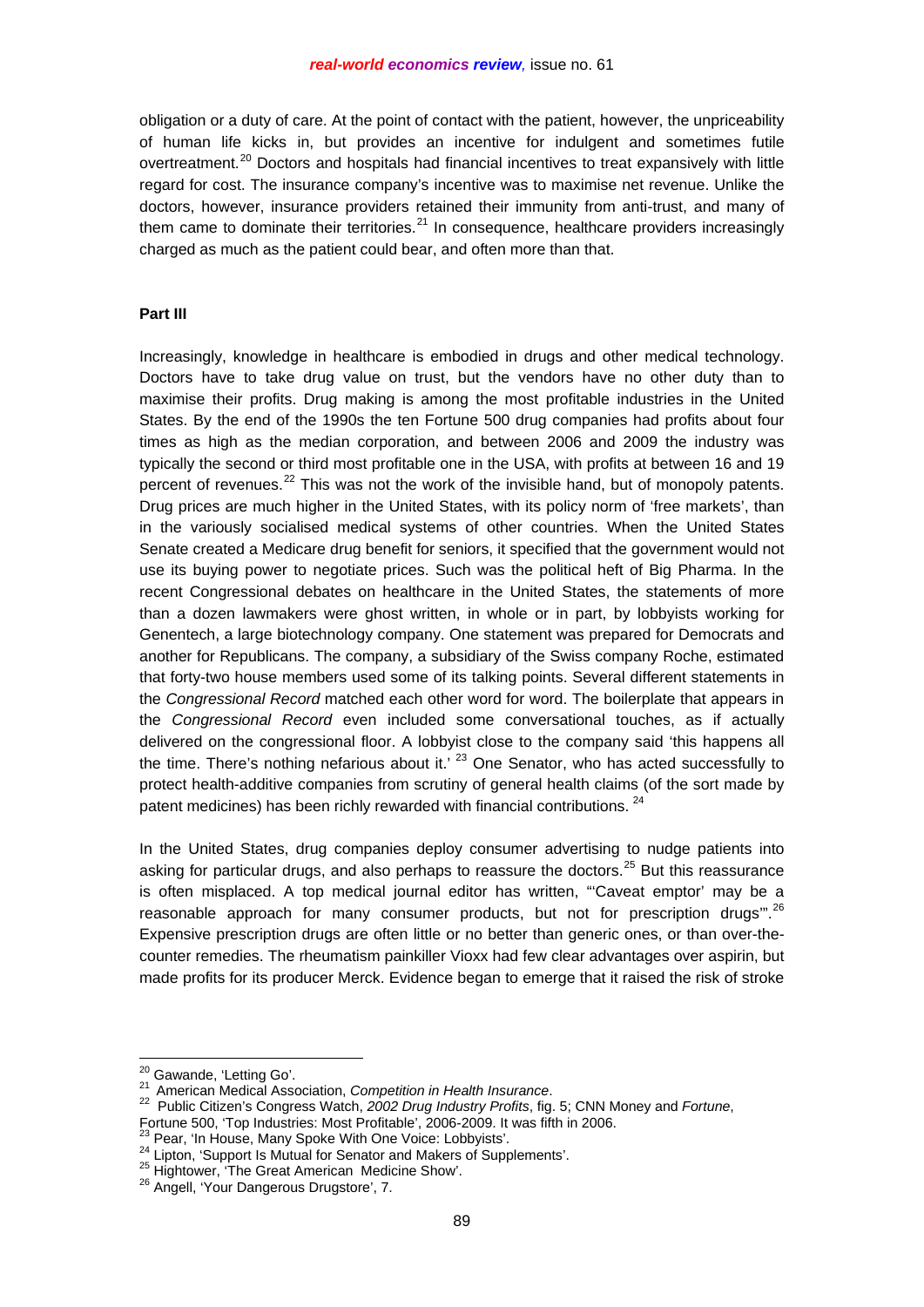and heart disease. When the company became aware of those risks, it did not rush to disclose them, and fought to prevent the drug from being banned. $27$ 

The approval procedure administered by the Federal Drug Administration (FDA) in the United States is no longer slow and thorough, and provides only a flimsy defence for patients. Since the early 1990s, the FDA has been half-funded by drug company 'user fees'.<sup>[28](#page-5-1)</sup> It evaluates drugs partly on the basis of tests submitted to it by the producers. Experts with financial ties to the companies sit on drug approval boards, where it is not uncommon for them to be in the majority. They can look forward to consultancy and speaking fees. The trials are often poorly designed, and investigators frequently fail to report their links with the industry.<sup>[29](#page-5-2)</sup> The figures are dressed up to favour the drugs, and trials are often carried out by investigators with a financial interest in the outcome. Some of the tests are even fraudulent. The standard of efficacy required is low: merely better than placebo. Negative findings tend to be suppressed, and approval not always retracted. The majority of new drugs are variations on old ones, and the industry produces a regular flow of products that are unsafe and ineffective.<sup>[30](#page-5-3)</sup> The drug companies have teams of ghostwriters who write up the research for publication under the names of academic investigators. A study found that 10.9 percent of articles in the *New England Journal of Medicine* were ghost written in this way, 7.9 percent of articles in the *Journal of the American Medical Association*, and 7.6 percent in *The Lancet*. [31](#page-5-4) In psychiatry, enterprising doctors seek to define new disorders which are treatable by drugs. Ordinary social attributes, like shyness or sadness, increasingly become medicalized.<sup>[32](#page-5-5)</sup> Richard Horton, editor of *The Lancet*, has defended non-disclosure of conflict-of-interest, on grounds that it has become impossible to prevent. He preferred the term 'dual commitment'. This position was contested by the editor of the *British Medical Journal*. [33](#page-5-6) Marcia Angell, for two decades the editor-in-chief of the top medical journal in the United States, *The New England Journal of Medicine*, has written that 'It is simply no longer possible to believe much of the clinical research that is published, or to rely on the judgement of trusted physicians or authoritative medical guidelines. I take no pleasure in this conclusion, which I reached slowly and reluctantly over my two decades as an editor.<sup>[34](#page-5-7)</sup> In response to public criticism, journals and medical schools are beginning to respond, but slowly: few universities impose a cap on how much a faculty member can be paid by those who make a product they are investigating. $35$ 

Top doctors get large kickbacks. Ordinary ones benefit too.<sup>[36](#page-5-9)</sup> The companies lay out hospitality at symposia and conferences, often at distant and attractive locations.<sup>[37](#page-5-10)</sup> 'Marketing and administration' is by far the largest cost of drug production. Salesmen press drugs and procedures aggressively, and push them for off-label prescription i.e. for purposes for which they are not tested. There is large divergence in levels of medical costs across United States, with areas in the South tending to prescribe, test, and treat more heavily than in other parts of the country, often at the expense of Medicare. Doctors prescribe tests from labs which they

<span id="page-5-2"></span><span id="page-5-1"></span>

<span id="page-5-0"></span><sup>&</sup>lt;sup>27</sup> Ibid.<br><sup>28</sup> Angell, *Truth about the Drug Companies*, 208-11.<br><sup>29</sup> Angell, *The Truth about the Drug Companies.*<br><sup>30</sup> Liaht, *The Risk of Prescription Drugs*; FDA, 'FDA Notifies Pharmaceutical Companies'; Rosenberg, 'Why Have Medical Journals Not Retracted These Fraudulent Articles?'

<span id="page-5-4"></span><span id="page-5-3"></span><sup>&</sup>lt;sup>31</sup> Wilson and Singer, 'Ghostwriting is Called Rife in Medical Journals'; Singer, 'Senator Moves to Stop Scientific Ghostwriting'; US Senate Committee on Finance, 'Ghostwriting in Medical Literature'.<br><sup>32</sup> Healey, *Antidepressant Era*; Lane, *Shyness: How Normal Behavior became an Illness.*<br><sup>33</sup> Horton, 'Conflicts of Interest

<span id="page-5-5"></span>

<span id="page-5-7"></span><span id="page-5-6"></span>

<span id="page-5-9"></span><span id="page-5-8"></span>

<span id="page-5-10"></span>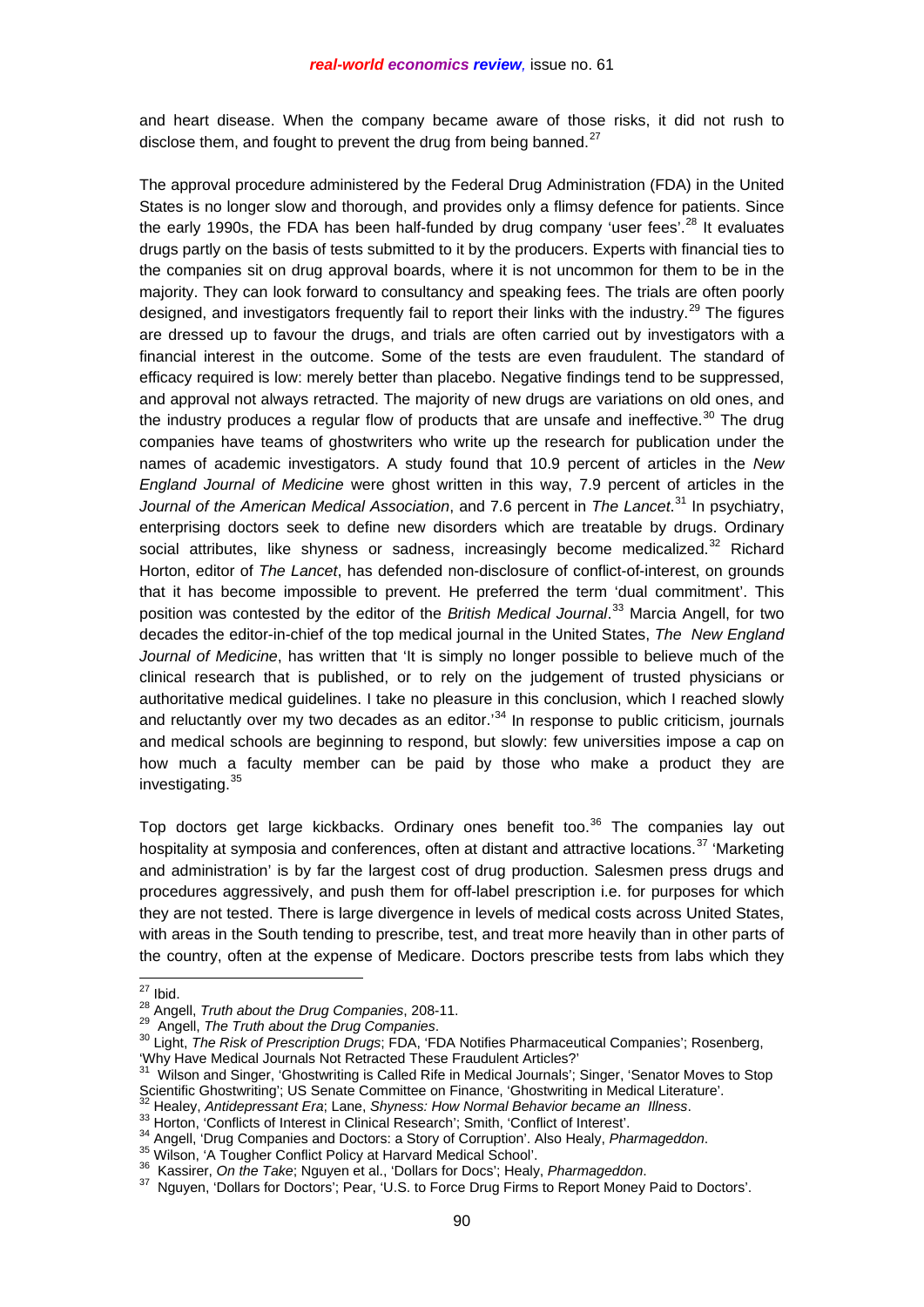own. In the medical economy where every service is provided as a commodity, fraud is rife, and antifraud control is also outsourced to private contractors.<sup>[38](#page-6-0)</sup> Drug companies heavilv overcharge public health systems. $39$  A home care company submits false claims to the federal government.<sup>[40](#page-6-2)</sup> Media and journal sources (which pick up these abuses) depict the medical market as a war of all against all (which is what a competitive market is meant to be, although cheating is left out of the model). Every relationship offers opportunities for deceit: insurance companies and doctors discriminate against different classes of patients, patients resell medicare drugs, doctors overcharge insurance companies and insurance companies undercompensate doctors. $41$  Fraudulent billings alone are estimated by the FBI to cost between three and ten percent of total health expenditures, or approximately 0.5-1.7 percent of national income. Healthcare is a "criminogenic" industry.<sup>[42](#page-6-4)</sup>

Adam Smith's norms of sympathy, approbation, reciprocity, and virtue might have protected the integrity of medical treatment and of medical research, if they were not challenged so forcibly by the policy norm of *caveat emptor*. [43](#page-6-5) At the point of delivery, healthcare is not a commodity trading impersonally, but is mediated by personal interaction. However, what matters is not compassion, but integrity – the impartial spectator's injunction to do the right thing. Medicine is a vast enterprise, in which everyone has to trust that knowledge is created, validated, and used impartially, and in the interests of the patient. If the authority of scientists and doctors can be purchased by interested parties, its quality is no longer secure. Caveat emptor applies. Opportunistic professionals are tempted to cash in the reputation for probity of which they are the transient custodians. The word liquidation has two meanings: destruction, and converting an asset into money. Opportunistic doctors have been doing both: appropriating for their private gain the authority built up by generations of scientists and doctors, and leaving it diminished after they are gone. This ethic of opportunism is pervasive.<sup>[44](#page-6-6)</sup> More medical doctors think like entrepreneurs, and seek to qualify as MBAs.<sup>[45](#page-6-7)</sup> In return for immediate gain, they sacrifice present and future patients, and undermine the work of more selfless colleagues. They are able to exploit a position of authority and knowledge to dismantle the safeguards of knowledge and authority, for what they see as own immediate advantage.

## **Part IV**

It is not only individuals who were placed at risk. The cost of health care in the United States has risen to a level which threatens macroeconomic stability. Health care costs (at around 17% of GDP) are almost twice as high per head as in comparable countries (figure 1). These expenditures are creating havoc in public expenditures, and dragging down employers, who provide most health insurance. And yet healthcare outcomes (on average) are the worst among the top seven countries (table 1).

<span id="page-6-0"></span><sup>&</sup>lt;sup>38</sup> Gawande, 'The Cost Conundrum'; Dartmouth Atlas Working Group, 'The Dartmouth Atlas of Healthcare' ; Forden, 'Why Medicare Can't Catch the Fraudsters'; Leap, *Phantom Billing, Fake Prescriptions, And the High Cost of Medicine.*<br><sup>39</sup> Pope and Selten, 'Public Debt Tipping Point Studies', 19-22.

<span id="page-6-3"></span><span id="page-6-2"></span><span id="page-6-1"></span><sup>&</sup>lt;sup>40</sup> Lefcourt, 'A Corporate "Culture of Fraud".<br><sup>41</sup> Rashbaum, 'A \$250 Million Fraud Scheme', and reader comments; Smith, 'Are Cheating Doctors Running Bill Scams'; Terhune, 'Many Hospitals, Doctors Offer Cash Discount For Medical Bills'; Pear, 'Report on Medicare Cites Prescription Drug Abuse'.

<span id="page-6-6"></span><span id="page-6-5"></span><span id="page-6-4"></span><sup>&</sup>lt;sup>43</sup> Offer, 'Self-interest, Sympathy and the Invisible Hand'.<br><sup>44</sup> Washington, 'Flacking for Big Pharma'.<br><sup>45</sup> Freudnehim, 'Adjusting, More M.D.'s Add M.B.A.'.

<span id="page-6-7"></span>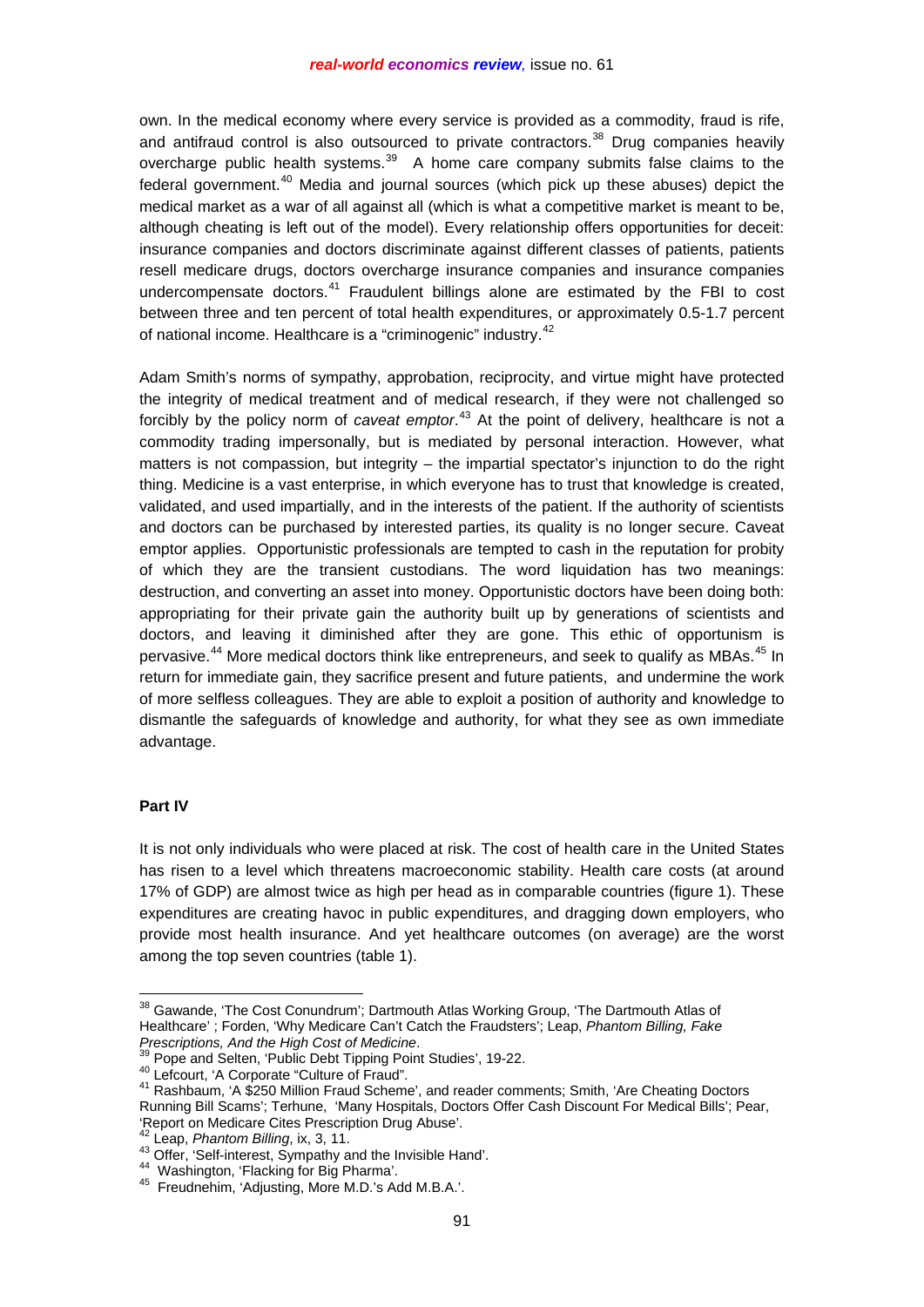

# **Figure 1. International Comparisons of Spending on Health, 1980-2009.**

*Source:* Commonwealth Fund, *Why Not the Best? Results from the National Scorecard on U.S. Health System Performance, 2011* (New York: Commonwealth Fund, 2011), exhibit 3, 20. Based onOECD Health database.

|                           |                         | <b>AUS</b>              | <b>CAN</b>     | <b>GER</b>              | <b>NETH</b> | <b>NZ</b>               | UK             | US     |  |
|---------------------------|-------------------------|-------------------------|----------------|-------------------------|-------------|-------------------------|----------------|--------|--|
| <b>OVERALL RANKING</b>    |                         |                         |                |                         |             |                         |                |        |  |
| (2010)                    |                         | 3                       | 6              | 4                       |             | 5                       | 2              | 7      |  |
| <b>Quality Care</b>       |                         | 4                       | $\overline{7}$ | 5                       | 2           | 1                       | 3              | 6      |  |
|                           | <b>Effective Care</b>   | 2                       | 7              | 6                       | 3           | 5                       |                | 4      |  |
|                           | Safe Care               | 6                       | 5              | $\overline{\mathbf{3}}$ | 1           | $\overline{\mathbf{4}}$ | $\overline{2}$ | 7      |  |
|                           | <b>Coordinated Care</b> | $\overline{\mathbf{A}}$ | 5              | 7                       | 2           | 1                       | 3              | 6      |  |
|                           | Patient-Centred         |                         |                |                         |             |                         |                |        |  |
|                           | Care                    | 2                       | 5              | 3                       | 6           |                         | 7              | 4      |  |
| Access                    |                         | 6.5                     | 5              | $\overline{\mathbf{3}}$ | 1           | $\overline{\mathbf{4}}$ | $\overline{2}$ | 6.5    |  |
|                           | Cost-Related            |                         |                |                         |             |                         |                |        |  |
|                           | Problem                 | 6                       | 3.5            | 3.5                     | 2           | 5                       |                | 7      |  |
|                           | <b>Timeliness</b>       | 6                       | 7              | $\overline{2}$          |             | $\overline{\mathbf{3}}$ | 4              | 5      |  |
| Efficiency                |                         | $\overline{2}$          | $\bf{6}$       | 5                       | 3           | $\overline{\mathbf{4}}$ | 1              | 7      |  |
| Equity                    |                         | $\overline{\mathbf{4}}$ | 5              | $\overline{\mathbf{3}}$ |             | 6                       | 2              | 7      |  |
| Long, Healthy, Productive |                         |                         |                |                         |             |                         |                |        |  |
| Lives                     |                         |                         | $\overline{2}$ | $\overline{\mathbf{3}}$ | 14          | 5                       | 6              | 7      |  |
| Health                    |                         |                         |                |                         |             |                         |                |        |  |
| Expenditures/Capita,      |                         |                         |                |                         |             |                         |                |        |  |
| 2007                      |                         | \$3357                  | \$3895         | \$3588                  | \$3837      | \$2454                  | \$2992         | \$7290 |  |
| Rankings 1-2.33           |                         |                         |                |                         |             |                         |                |        |  |
| Rankings 2-34-4.66        |                         |                         |                |                         |             |                         |                |        |  |
| Rankings 4.67-7           |                         |                         |                |                         |             |                         |                |        |  |

## **Table 1. Overall Ranking of Healthcare Performance.**

*Source:* Davis et al., *Mirror, Mirror on the Wall: How the Performance of US Health Care System Compares Internationally, 2010 Update* (New York: Commonwealth Fund, 2010), Exhibit ES-1, v.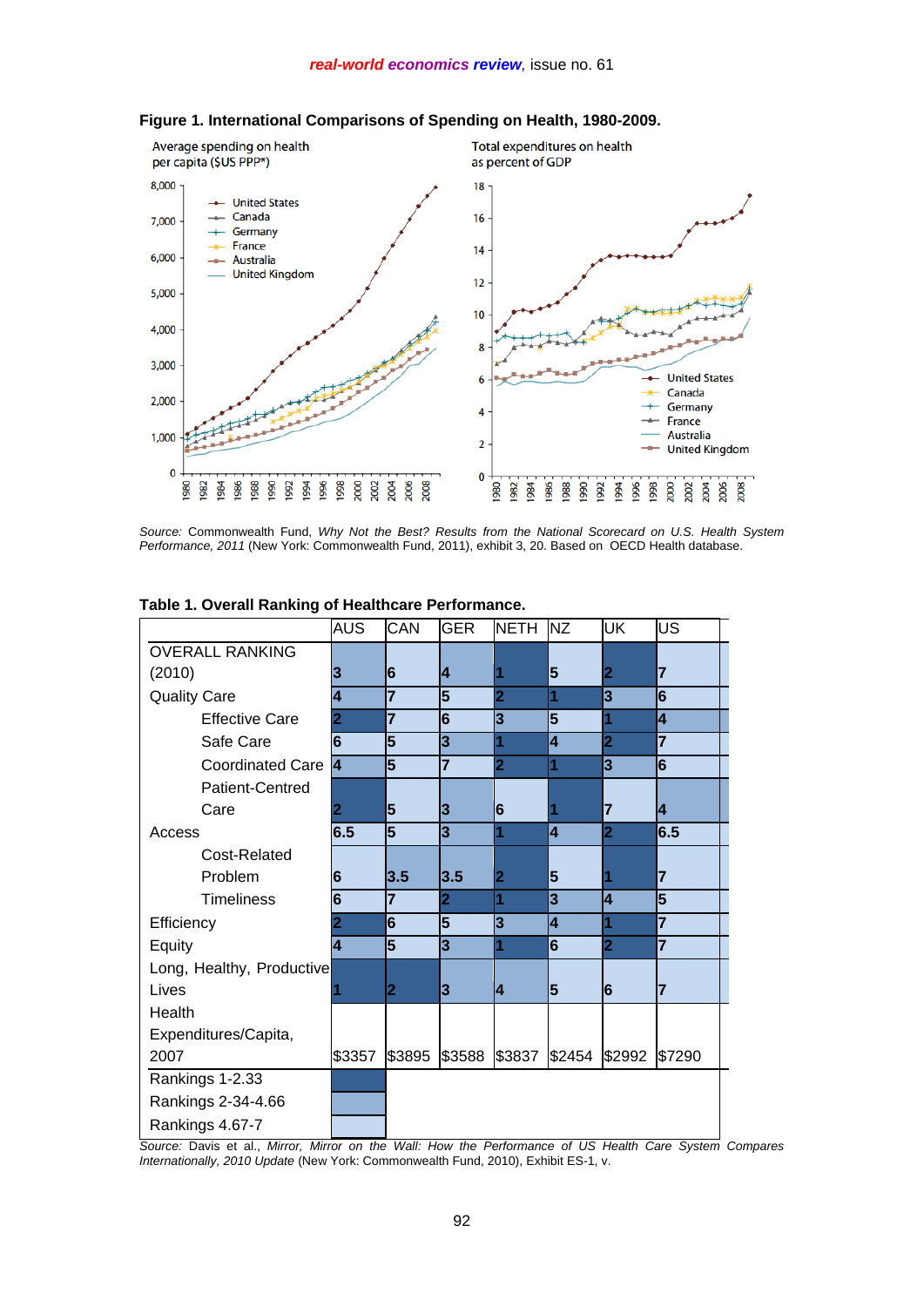A study of mortality reduction in seventeen countries over twenty-five years to 2005 found the United States to have the highest health expenditure per head, and the also the highest mortality rate. It ranked seventeenth in the ratio of expenditure to lives saved, and 11<sup>th</sup> in the rate of reduced deaths.<sup>[46](#page-8-0)</sup>

Standards of treatment are good, but many people cannot access them. The proportion of uninsured during the last three decades has been typically higher than 15% of the population. It currently stands at almost 17%, or more than 50 million people.<sup>[47](#page-8-1)</sup> Many more are underinsured. In 2010, more than 81 million working age adults, 44 percent of those between the ages of 19 to 64, were uninsured or underinsured during the year. In the economic downturn, nine million working-age adults lost their health coverage together with their jobs. <sup>[48](#page-8-2)</sup> Medical insurers deny cover for millions with pre-existing conditions.<sup>[49](#page-8-3)</sup> 45,000 excess deaths a year were recently attributed to the absence of medical insurance, comparable to c. 33,000 deaths on the roads.<sup>[50](#page-8-4)</sup> As many as 91,000 fewer people would die prematurely if the US could achieve the leading country's rate in terms of healthcare. The US ranks last among 16 industrialised countries for preventable death.<sup>[51](#page-8-5)</sup> For those without insurance, or with insufficient coverage, a major illness was an economic calamity. Personal bankruptcy in the United States has risen sharply in the last three decades. In 2001, about 1.5 million experienced bankruptcy, more, for example, than heart disease or divorce.<sup>52</sup> Medical costs were implicated in half to two-thirds of all cases of personal bankruptcy.<sup>[53](#page-8-7)</sup> Some couples who would otherwise divorce chose to stay together to benefit from medical coverage, while others separated to protect a partner from medical costs. But assets of divorced spouses can still be seized for medical expenses five years after the break.<sup>[54](#page-8-8)</sup> To keep their health coverage, people stayed in jobs they disliked.

The conflict between the care ethic and the market ethic is exposed in the efforts to make the underinsured pay for their treatment. An entitlement to hospital emergency room attention is the US medical system's ultimate safety net; it is a statutory expression of the duty of care. In law however, it is restricted to the relief of symptoms. But emergency room hospitals still demand payment for treatment, and sign up patients on high-interest credit cards in order to collect their fees. These obligations are pursued, and are ultimately sold at a discount to financial companies. 'If you go to a veterinarian, you have to pay, one health-care executive notes. Why should a hospital be different?<sup>[55](#page-8-9)</sup> Patients with assets can have them seized: those without, can lose their credit ratings, and their ability to borrow for a car or a house.<sup>[56](#page-8-10)</sup> This is consistent with the norms of profit-making hospitals, but has caused some heartsearching among nonprofits. 'In a lucrative new form of fiscal alchemy…a growing number of hospitals, working with a range of financial companies, are squeezing revenue from patients with little or no health insurance.' Some non-profits were relaxed about charging patients a high rate of interest, but others were uneasy. One medical administrator in Memphis said, 'If we heal somebody medically, but we break them financially, have we really done what is in

<span id="page-8-1"></span><span id="page-8-0"></span><sup>&</sup>lt;sup>46</sup> Pritchard and Wallace, 'Comparing the USA, UK and 17 Western Countries'.<br>
<sup>47</sup> U.S. Census Bureau, *Income, Poverty, and Health Insurance Coverage in the United States: 2009.*<br>
<sup>48</sup> Commonwealth Fund, *Why Not the Be* 

<span id="page-8-2"></span>

<span id="page-8-3"></span>

<span id="page-8-4"></span>

<span id="page-8-5"></span>

<span id="page-8-6"></span>

<span id="page-8-7"></span>

<span id="page-8-9"></span><span id="page-8-8"></span>

<span id="page-8-10"></span>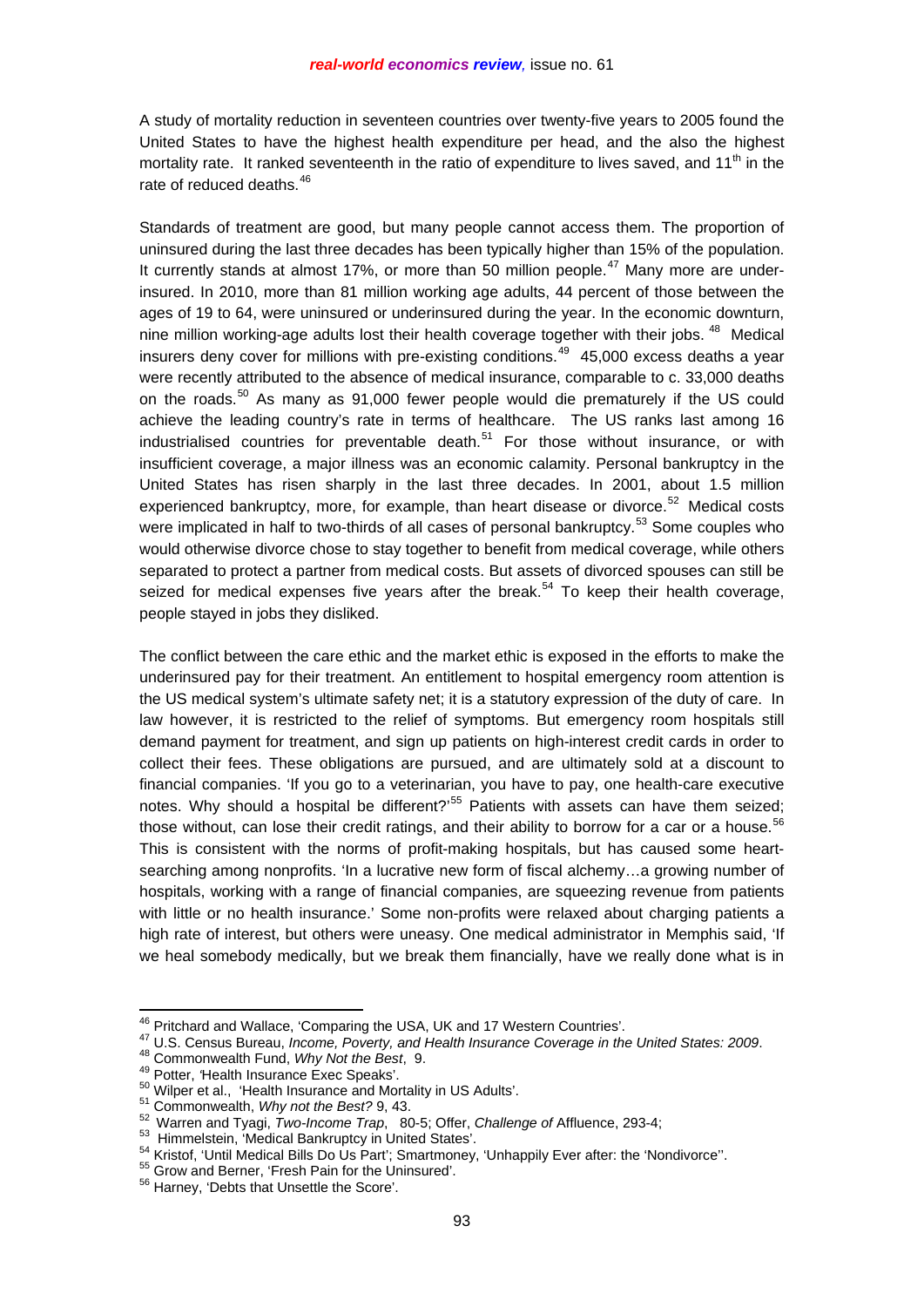the best interest of the patient?<sup>[57](#page-9-0)</sup> Debt collection companies have stationed agents in emergency rooms and hospital departments to get patients to pay before treatment, and have gained illegal access to personal health records.<sup>[58](#page-9-1)</sup>

A software program widely used in hospitals ('Conifer') works out how to maximize cost extraction from indigent patients. "'One of our main values is to take care of the poor and vulnerable,' says Mary Jo Gregory, chief operating officer of Sisters of Charity of Leavenworth Health System, which operates 11 hospitals west of the Mississippi and is using Conifer software. 'How do you fulfil that role and still have a sustainable ministry? Our bad debt is high, and we're facing the same issues as everyone else in terms of collections."<sup>[59](#page-9-2)</sup> The cases described are heart-breaking: pain and death galore. Profits are not as high in health insurance as they are in drug manufacturing. Instead, as in other industries, the surplus is appropriated by the managers. $^{60}$  $^{60}$  $^{60}$  Managers of non-profits also rake it in.<sup>[61](#page-9-4)</sup> Physician-managed hospitals had higher outcome quality scores than those run by managers.<sup>[62](#page-9-5)</sup>

The Obama healthcare reform has given priority to the ethical issue, the denial of medical care, while setting aside the economic one of unsustainably rising costs. The actual form of the Health Care Act is an unwieldy compromise. It has left intact the commercial profitseeking framework of healthcare provision, protecting insurance company profits and medical overtreatment. In order to achieve its ethical objective of extending healthcare to all, it has resorted to a moderate form of compulsion, and has extended eligibility for subsidized programs. The Act only went through because it did nothing to threaten the revenues of insurance companies and health providers. It became the focus of political unrest, most notably by the so-called Tea Party movement. Inconsistently, these protesters oppose the reduction in Medicare benefits for the old, while objecting to the fiscal cost of extending coverage to other people. In its continued support for Medicare, the Tea Party movement embodies the tension between the 'me-first' ideology that is pervasive in United States, and the contrary intuition that care for the ill is an obligation and entitlement.

It is revealing to discuss market efficiency in terms of these external costs of pain and death. In the UK, there is more than a decade's difference in life expectation between people at the two ends of socio-economic scale, a gap wider than at any time since 1921. $^{63}$  $^{63}$  $^{63}$  The prevalence of obesity is much higher in the cluster of English-speaking market liberal economies. Statistically, the most important driver appears to be the extent of economic insecurity, and that is affected by the risk of incurring high private medical costs.<sup>[64](#page-9-7)</sup> Obesity is an important risk factor for disease and early death. Economic insecurity has risen sharply in United States during the last three decades.<sup>[65](#page-9-8)</sup> There is a trade-off, then, between opportunity for some and pain and death for others. A market in healthcare is consistent with higher cost and worse outcomes. Even in theory, markets only work if participants are well-informed. That is not the case for health, and indeed, not the case for a great many other purchases, either because information is not readily available, or because it will only be revealed in the future.

<span id="page-9-1"></span><span id="page-9-0"></span> $57$  Grow and Berner, 'Fresh Pain for the Uninsured'.<br> $58$  Greenberg, 'Debt Collector Is Faulted for Tough Tactics in Hospitals'. There is rich further testimony in 1159 readers' comments, the majority indignant, a minority supporting the practices.<br><sup>59</sup> Olmos, 'Getting Patients to Pay before They Go Home', 22-3.

<span id="page-9-4"></span><span id="page-9-3"></span><span id="page-9-2"></span><sup>&</sup>lt;sup>60</sup> Strauss, 'Outgoing Aetha Chairman gets a \$68.7 million Goodbye'.<br>
<sup>60</sup> Strauss, 'Outgoing Aetha Chairman gets a \$68.7 million Goodbye'.<br>
<sup>61</sup> Buettner, 'Reaping Millions From Medicaid in Nonprofit Care for Disabled'.<br>

<span id="page-9-6"></span><span id="page-9-5"></span>

<span id="page-9-8"></span><span id="page-9-7"></span>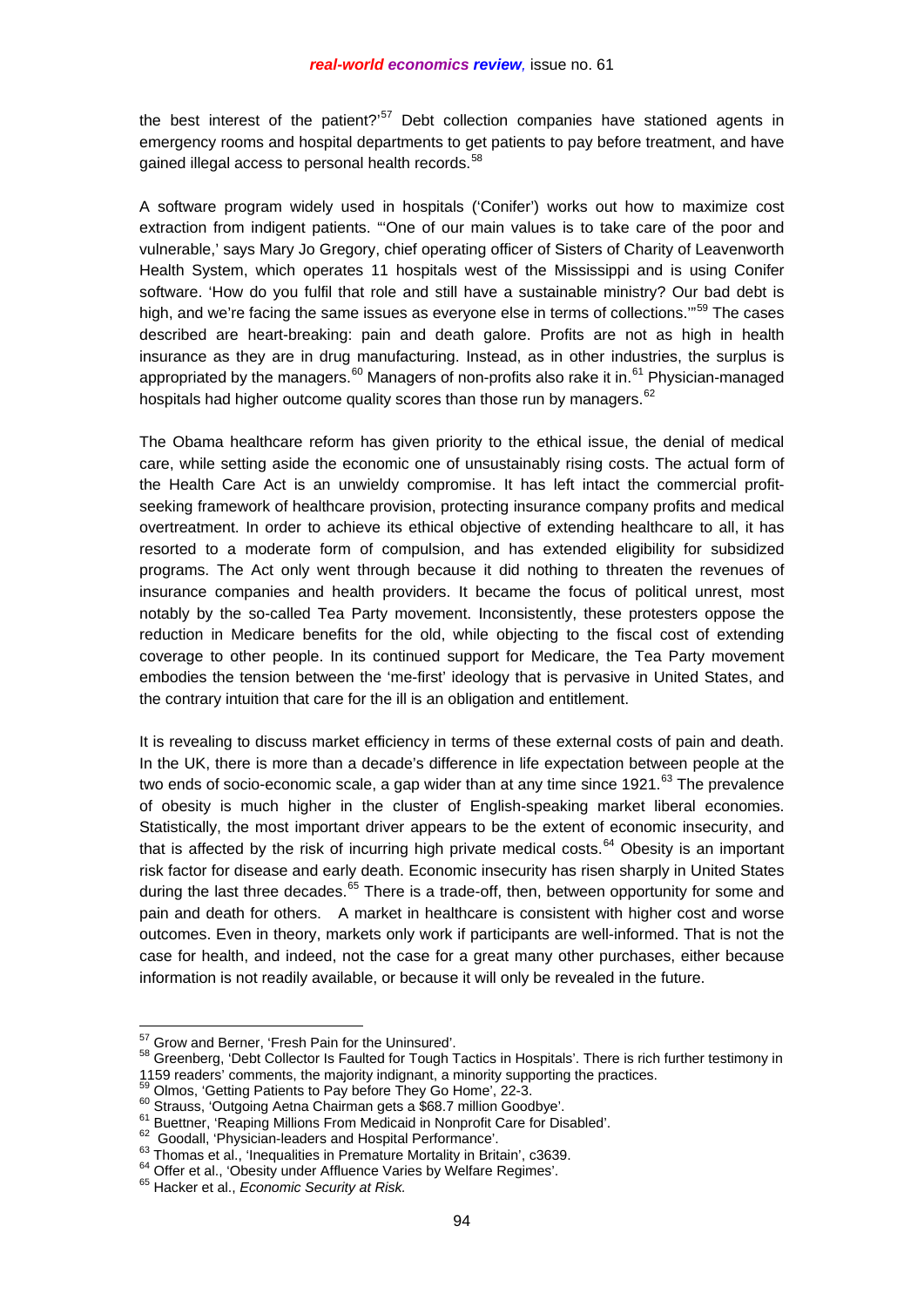We began with the financial crisis. For doctors, write bankers. Do bankers have a duty of care for anything except their private gain? Pain or death are not so directly at stake here, so the issue may not be so clear-cut. But when bankers are bailed out by taxpayers, the pursuit of self-interest affects the access of others to necessities like housing, education, job security, pensions, and healthcare. From the point of view of high finance, its transactions are impersonal. But the marketing departments of retail banking strive to convey the impression of a caring relationship, and the purchase of financial products typically involves a face-toface interview. The existence of face-to-face interaction, suggests that it would be appropriate to apply the reciprocal norms of the impartial spectator to this type of interaction. Consequently, this aspect of retail banking makes it tempting for reformers to impose a duty of care on bankers, on pain of expulsion. Ed Miliband, current leader of the Labour Party has proposed a duty on bankers of this kind, explicitly modelled on the medical one.<sup>[66](#page-10-0)</sup> But what the medical analogy really shows, is that neither an interpersonal relationship, nor a strict code of professional practice are sufficient. Even in medicine, where the norm of care is so powerful, it is inadequate to counteract the ravages of market forces. What is needed in this area of personal service for the duty of care to be effective, is an explicit rejection of the norm of *caveat emptor*, of the license to exploit counterparty ignorance. Even Milton Friedman stressed that an economic exchange is advantageous to both sides, only *'provided the*  transaction is bi-laterally voluntary and informed<sup>[67](#page-10-1)</sup> If we want to follow Adam Smith, his teaching requires a modicum of virtue on the part of bankers, both individually and in their corporate capacity. The less-demanding 'economy of regard' requires that whatever their real motives, bankers should be able to send an authentic signal, and not a fake one, that they respect their clients' interests, and do not feel entitled to cheat them.<sup>[68](#page-10-2)</sup> For the signal to be authentic, they must genuinely place their clients' interests on a parity with their own.

#### **References**

American Medical Association and Center for Health Policy Research (American Medical Association), 'Competition in Health Insurance : A Comprehensive Study of Us Markets, 2009 Update' (Chicago, Ill.,2009).

Marcia Angell, *The Truth About the Drug Companies : How They Deceive Us and What to Do About It*, Rev. and updat edn. (New York: Random House Trade Paperbacks, 2005).

Marcia Angell, 'Your Dangerous Drugstore', *New York Review of Books*, 53 (2006).

Marcia Angell, 'Drug Companies & Doctors: A Story of Corruption', *New York Review of Books*, 56 (2009).

Kenneth J. Arrow, 'Uncertainty and the Welfare Economics of Medical Care', *American Economic Review*, 53 (1963), pp. 941-73.

Robert H. Bork, *The Antitrust Paradox : A Policy at War with Itself* (New York: Basic Books, 1978).

Samuel Bowles, and Arjun Jayadev, 'The Enforcement-Equality Trade-Off', in Lilia Costabile (ed.), *Institutions for Social Well Being: Alternatives for Europe.* (New York: Palgrave Macmillan, 2008), pp. 74-94.

Russ Buettner, 'Reaping Millions from Medicaid in Nonprofit Care for Disabled', *New York Times* 2 Aug. 2011.

<span id="page-10-0"></span><sup>&</sup>lt;sup>66</sup> 'Ed Miliband Seeks Banker Disciplinary Code', BBC 11 Sept. 2011, http://www.bbc.co.uk/news/uk-<br>politics-14869650. [accessed 11 Sept. 2011]

<span id="page-10-1"></span><sup>&</sup>lt;sup>67</sup> Friedman, *Capitalism and Freedom*, 13 (italics in the original). <sup>68</sup> Offer. 'Self-Interest, Sympathy and the Invisible Hand'.

<span id="page-10-2"></span>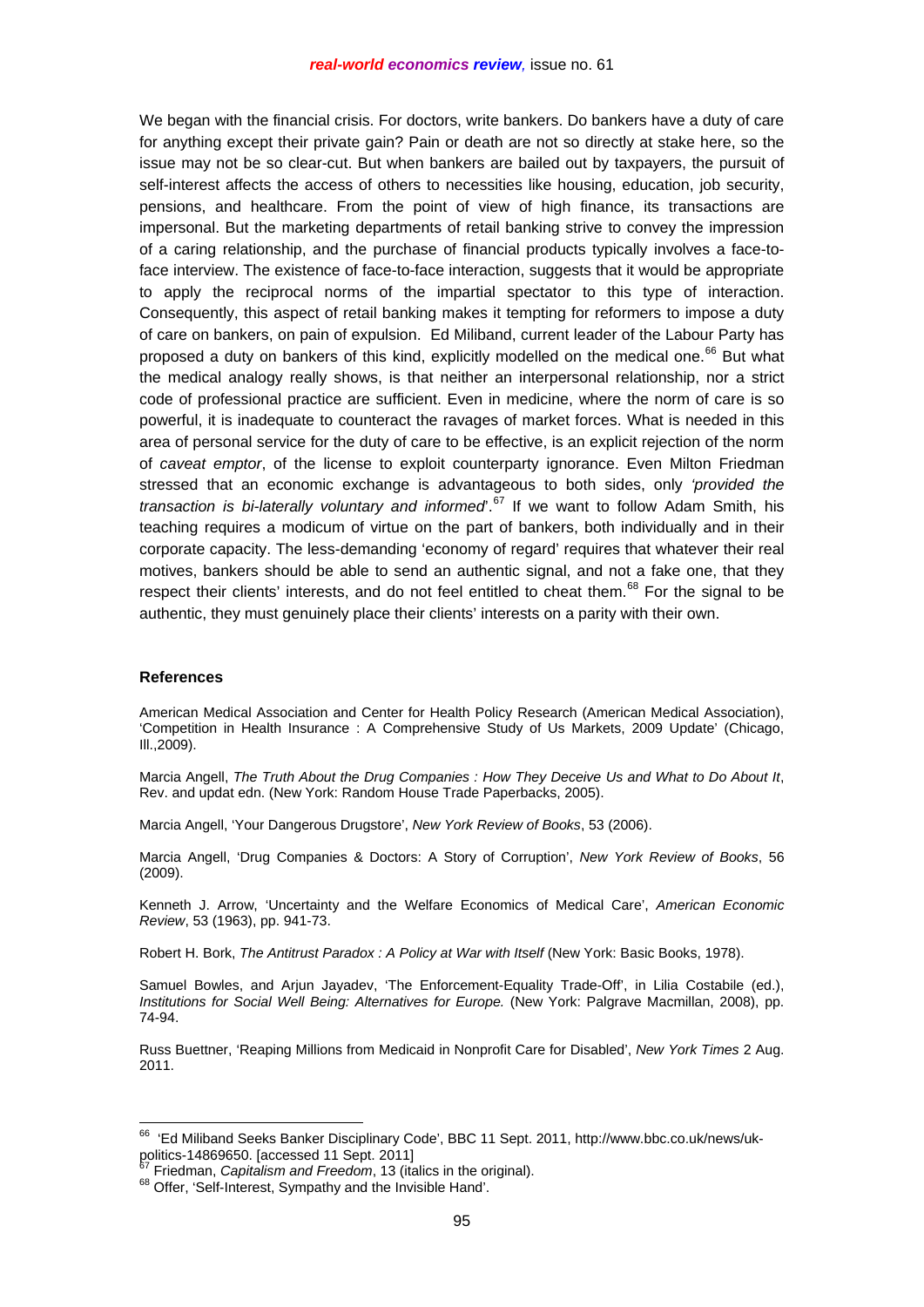David Cole, 'They Did Authorize Torture, But...' *New York Review of Books* (8 April 2010).

Commonwealth Fund, *Why Not the Best? Results from the National Scorecard on U.S. Health System Performance*, *2011* (New York: Commonwealth Fund, 2011).

Dartmouth Atlas Working Group, *The Dartmouth Atlas of Healthcare* (2011), in http://www.dartmouthatlas.org/, accessed: 2 March 2011.

Karen Davis, Cathy Schoen, and Kristof Stremikis, *Mirror, Mirror on the Wall: How the Performance of the U.S. Health Care System Compares Internationally* (New York: Commonwealth Fund, 2010).

Pierre Force, *Self-Interest before Adam Smith : A Genealogy of Economic Science* (Cambridge: Cambridge University Press, 2003).

Sara Forden, 'Why Medicare Can't Catch the Fraudsters', *Bloomberg Business Week* (10-16 January 2011).

Milt Freudenheim, 'Adjusting, More M.D.'S Add M.B.A.' *New York Times*, 5 September 2011.

Milton Friedman, and Rose D. Friedman, *Capitalism and Freedom* (Chicago: University of Chicago Press, 1962).

Atul Gawande, 'The Cost Conundrum: What a Texas Town Can Teach Us About Health Care', *The New Yorker* (June 1, 2009), pp. 36-44.

Atul Gawande, 'Letting Go: What Should Medicine Do When It Can't Save Your Life?' *The New Yorker* (2 August 2010), pp. 36-49.

Amanda Goodall, 'Physician-Leaders and Hospital Performance: Is There an Association?' (2011), in http://www.voxeu.org/index.php?q=node/6779, accessed: 27/9/11.

Brian Grow, and Robert Berner, 'Fresh Pain for the Uninsured', *Business Week* (9 December 2007 2007), pp. 35-41.

Jacob S. Hacker, Gregory A. Huber, Rehm Philipp, Mark Schlesinger, and VallettaRob, *Economic Security at Risk: Findings from Economic Security Index* (New York: Rockefeller Foundation, 2010).

Kenneth R. Harney, 'Debts That Unsettle the Score', *Washington Post*, 17 June 2011.

David Healy, *The Antidepressant Era* (Cambridge, Mass.; London: Harvard University Press, 1997).

David Healy, *Pharmageddon* (Berkeley, Calif.: University of California Press, 2012).

Jim Hightower, 'The Great American Medicine Show, a Spectacle of Deceit, Manipulation, and Flimflammery ' (2012), in http://www.opednews.com/articles/The-great-American-medicin-by-Jim-Hightower-120427-544.html, accessed: 27 April 2012.

D. U. Himmelstein, D. Thorne, E. Warren, and S. Woolhandler, 'Medical Bankruptcy in the United States, 2007: Results of a National Study', *American Journal of Mediciine*, 122 (2009), pp. 741-6.

R. Horton, 'Conflicts of Interest in Clinical Research: Opprobrium or Obsession?' *Lancet*, 349 (1997), pp. 1112-3.

Jerome P. Kassirer, *On the Take : How Medicine's Complicity with Big Business Can Endanger Your Health* (New York; Oxford: Oxford University Press, 2005).

Nicolas D. Kristof, 'Until Medical Bills Do Us Part', *New York Times*, 30 August 2009.

A. B. Krueger, and A. A. Stone, 'Assessment of Pain : A Community-Based Diary Survey in the USA', *Lancet*, 371, Numb 9623 (2008), pp. 1519-25.

Christopher Lane, *Shyness : How Normal Behavior Became a Sickness* (New Haven, Conn. ; London: Yale University Press, 2007).

Miriam J. Laugesen, and Sherry A. Glied, 'Higher Fees Paid to Us Physicians Drive Higher Spending for Physician Services Compared to Other Countries', *Health Affairs*, 30 (2011), pp. 1647-56.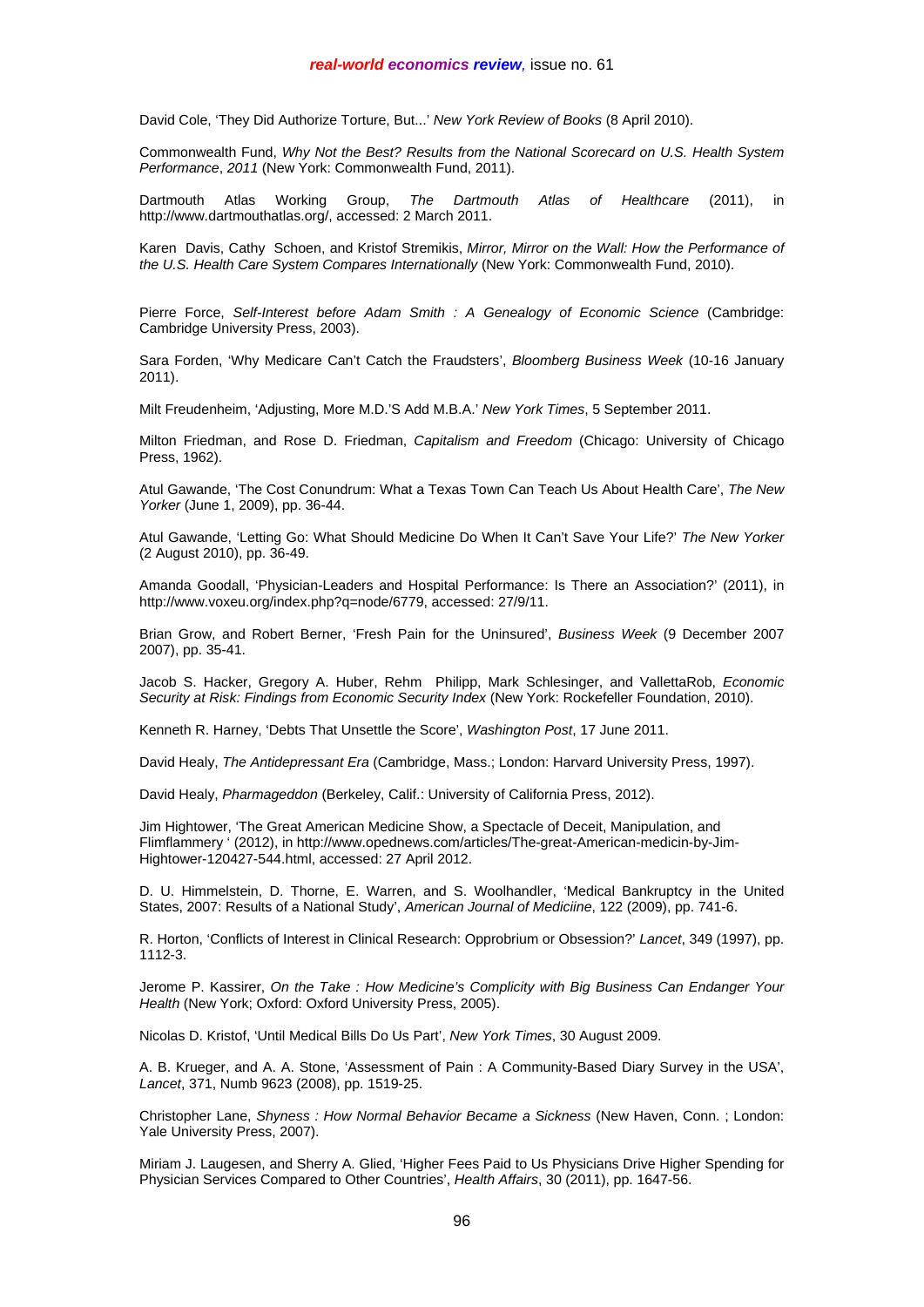Terry L. Leap, *Phantom Billing, Fake Prescriptions, and the High Cost of Medicine: Health Care Fraud and What to Do About It* (Ithaca: ILR Press, 2011).

Dave Lefcourt, '"A Corporate 'Culture of Fraud"' (2011), in http://www.opednews.com/articles/A-Corporate-Culture-of-Fr-by-Dave-Lefcourt-110913-182.html, accessed: 18 July 2012.

M. J. Lerner, and D. T. Miller, 'Just World Research and Attribution Process - Looking Back and Ahead', *Psychological Bulletin*, 85 (1978), pp. 1030-51.

Melvin J. Lerner, *The Belief in a Just World : A Fundamental Delusion* (New York: Plenum Press, 1980).

Donald Light, ed., *The Risks of Prescription Drugs* (New York: Columbia University Press, 2011).

Eric Lipton, 'Support Is Mutual for Senator and Makers of Supplements', *New York Times*, 20 June, 2011.

CNN MOney and Fortune Magazine, 'Fortune 500: Top Industries: Most Profitable' (2009), in http://money.cnn.com/magazines/fortune/fortune500/2009/performers/industries/profits/, accessed: 21/09/2011.

Dan Nguyen, Charles Ornstein, Tracy Weber, and Propublica, 'Dollars for Docs: How Industry Dollars Reach Your Doctors' (2011), in http://www.propublica.org/.accessed: 18 July 2012.

Avner Offer, *The Challenge of Affluence : Self-Control and Well-Being in the United States and Britain since 1950* (Oxford: Oxford University Press, 2006).

Avner Offer, Rachel Pechey, and Stanley Ulijaszek, 'Obesity under Affluence Varies by Welfare Regimes: The Effect of Fast Food, Insecurity, and Inequality', *Economics and Human Biology*, 8 (2010), pp. 297-308.

Avner Offer, 'Self-Interest, Sympathy and the Invisible Hand: From Adam Smith to Market Liberalism'. *Oxford University Discussion Papers in Economic and Social History*, no. 101, Aug. 2012. <http://www.nuff.ox.ac.uk/Economics/History/>

David Olmos, 'Getting Patients to Pay before They Go Home', *Bloomberg Business Week* (16 May 2010 2010).

Robert Pear, 'In House, Many Spoke with One Voice: Lobbyists', *New York Times*, 15 November 2009.

Robert Pear, 'Report on Medicare Cites Prescription Drug Abuse', *New York Times*, 3 October 2011.

Robert Pear, 'U.S. To Force Drug Firms to Report Money Paid to Doctors', *New York Times*, 16 January 2012.

Robert Pitofsky, *How the Chicago School Overshot the Mark: the Effect of Conservative Economic Analysis on U.S. Antitrust* (New York: Oxford University Press, 2008).

Robin Pope, and Reinhard Selten, 'Public Debt Tipping Point Studies Ignore How Exchange Rate Changes May Create a Financial Meltdown', *Real-World Economics*, issue 59 (2012), pp. 2-38.

Wendell Potter, 'Health Insurance Exec Speaks: Testimony of Wendell Potter before the U.S. Senate Committee on Commerce, Science and Transportation', *The New Republic* (24 June 2009).

Colin Pritchard, and Mark S. Wallace, 'Comparing the USA, UK and 17 Western Countries' Efficiency and Effectiveness in Reducing Mortality', *Journal of the Royal Society of Medicine Short Reports*, 2 (2011), pp. 1-10.

William K. Rashbaum, 'A \$250 Million Fraud Scheme Finds a Path to Brighton Beach', *New York Times*, 29 February 2012.

Colin Rayner, 'Integrity in Surgical Life: What Happens If It Is Missing?' in Alan Montefiore and David Vines (eds.), *Integrity in the Public and Private Domains* (London: Routledge, 1999), pp. 62-71.

Arnold S. Relman, 'What Market Values Are Doing to Medicine', *Atlantic Monthly*, 269 (1992), pp. 99- 106.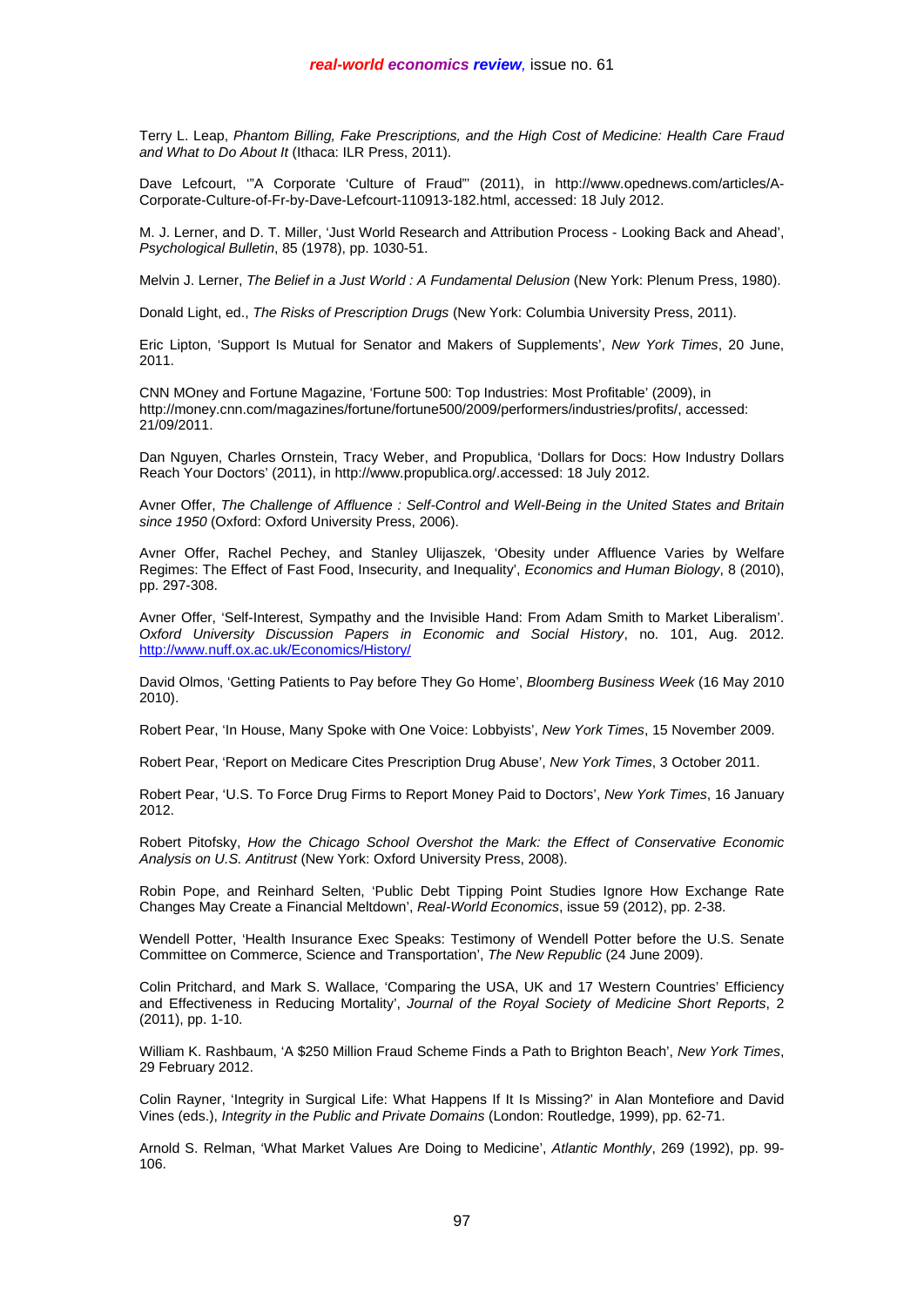Arnold S. Relman, *A Second Opinion : Rescuing America's Healthcare : A Plan for Universal Coverage Serving Patients over Profit*, 1st edn. (New York and London: Public Affairs, 2007).

Martha Rosenberg, 'Why Have Medical Journals Not Retracted These Fraudulent Articles?' (2012), in http://www.opednews.com/articles/Why-Have-Medical-Journals-by-Martha-Rosenberg-120426-320.html, accessed: 18 July 2012.

Zick Rubin, and Letitia Anne Peplau, 'Who Believes in a Just World?' *Journal of Social Issues*, 31 (1975), pp. 65-89.

Jessica Silver-Greenberg, 'Debt Collector Is Faulted for Tough Tactics in Hospitals', *New York Times*, 24 April 2012.

Natasha Singer, 'Senator Moves to Stop Scientific Ghostwriting', *New York Times*, 19 August 2009.

Smartmoney, 'Unhappily Ever After: The 'Nondivorce'' (2010), in http://articles.moneycentral.msn.com/CollegeAndFamily/SuddenlySingle/UnhappilyEverAfterTheNondiv orce.aspx, accessed: 2 March 2011.

R. Smith, 'Conflict of Interest in Clinical Research: Opprobium or Obsession?' *Lancet*, 349 (1997), p. 1703.

Greg B. Smith, 'Are Cheating Doctors Running Bill Scams to Insurance Companies? Charging Huge 'out of Network' Fees', *New York Daily News*, 18 February 2012.

Paul Starr, *The Social Transformation of American Medicine* (New York: Basic Books, 1982).

A. A. Stone, A. B. Krueger, A. Steptoe, and J. K. Harter, 'The Socioeconomic Gradient in Daily Colds and Influenza, Headaches, and Pain', *Archives of Internal Medicine*, 170, Numb 6 (2010), pp. 570-71.

Gary Strauss, 'Outgoing Aetna Chairman Gets a \$68.7 Million Goodbye', *USA Today,* 11 March 2011.

Chad Terhune, 'Many Hospitals, Doctors Offer Cash Discount for Medical Bills', *Los Angeles Times*, 27 May 2012.

B. Thomas, D. Dorling, and G. D. Smith, 'Inequalities in Premature Mortality in Britain: Observational Study from 1921 to 2007', *British Medical Journal*, 341 (2010), p. c3639.

Steve Tombs, David Whyte, and Rights Institute of Employment, *Regulatory Surrender: Death, Injury and the Non-Enforcement of Law* (Liverpool: Institute of Employment Rights, 2010).

United States Census Bureau, *Income, Poverty, and Health Insurance Coverage in the United States 2009* (Washington, D.C.,2011).

United States Food and Drug Administration FDA, 'FDA Notifies Pharmaceutical Companies That Studies Conducted by Cetero Research May Require Reevaluation' (Washington DC , 2011), in http://www.fda.gov/Drugs/DrugSafety/ucm265559.htm, accessed: 22/09/2011.

United States Senate Committee on Finance, 'Ghostwriting in Medical Literature', US Senate, 24 June 2010 (Washington, DC, 2010).

Rob Van Horn, 'Reinventing Monopoly and the Role of Corporations: The Roots of Chicago Law and Economics', in Philip Mirowski and Dieter Plehwe (eds.), *The Road from Mont Pelerin: The Making of the Neoliberal Thought Collective* (Cambridge, MA: Harvard University Press, 2009), pp. 238-79.

Elizabeth Warren, and Amelia Warren Tyagi, *The Two-Income Trap : Why Families Went Broke When Mothers Went to Work* (New York: Basic Books, 2003).

Harriet Washington, 'Flacking for Big Pharma', *The American Scholar*, Summer (2012).

Public Citizen's Congress Watch, '2002 Drug Industry Profits: Hefty Pharmaceutical Company Margins Dwarf Other Industries', (Public Citizen: Washington DC, 2003).

Lawrence J. White, 'The Growing Influence of Economics and Economists on Antitrust: An Extended Discussion', Reg-Markets Center: AEI Center for Regulatory and Market Studies:, Working Paper [08- 05], February 2008 (Washington DC, 2008).